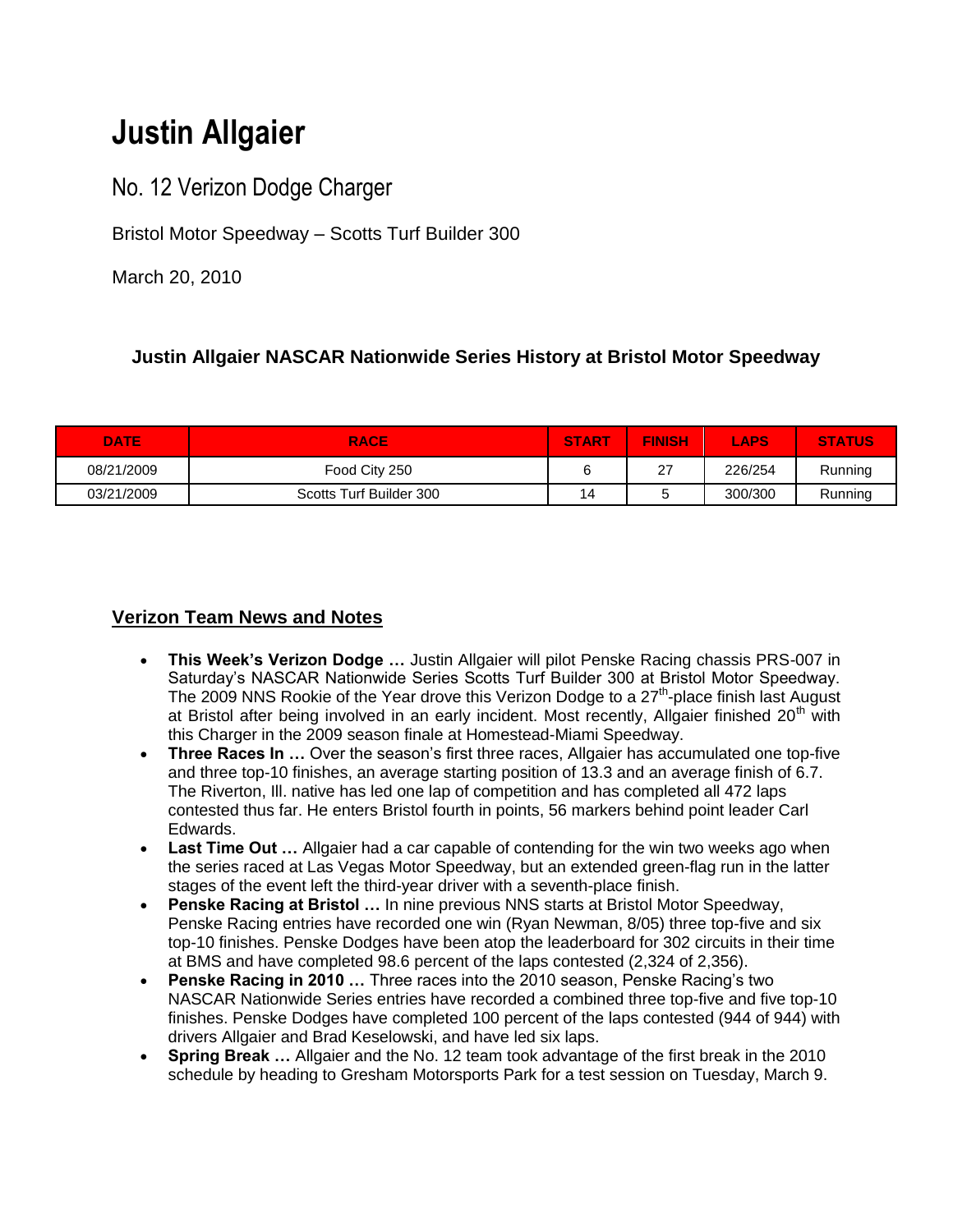- **Meet the Driver …** Fans can meet Allgaier on Thursday, March 18 from 6 7:30 p.m. EDT at the Verizon Wireless store located at 5 Clear Creek Road in Bristol, Va. The following day, he will sign for fans at the Penske Racing souvenir trailer from 11 – 11:30 a.m. Later that evening, Allgaier will participate in the NASCAR Nationwide Series group autograph session, at the official NASCAR Merchandise trailer at the BMS midway, from 7 – 8:00 p.m.
- **Birthdays, Anniversaries …** Allgaier and his wife, Ashley, celebrated their fourth wedding anniversary on Thursday, March 4. Rear tire changer Brian Haaland celebrated his 30<sup>th</sup> birthday last Thursday, March 11. Team engineer Jonathan Hassler will celebrate his 25<sup>th</sup> birthday on Monday, March 22.

#### **Justin Allgaier on Bristol Motor Speedway**

"When you look at the tracks that you"d like to get your first win at, Bristol is definitely one of them. For me, it's a track that has so much history behind it, and knowing the prestige that comes with winning there, it would be unbelievable. If we were able to win this weekend at Bristol, it would be huge for everyone on this Verizon team."

#### **Crew chief Chad Walter on Bristol Motor Speedway**

"Bristol is probably the one track that Justin feels owes him one. We ran extremely well there last season in both events, and our attempt to improve upon a fifth-place spring finish was cut short entirely too early. Justin may be the 'show within the show' this weekend."

## **Justin Allgaier 2010 NASCAR Nationwide Series Results**

| <b>DATE</b> | <b>TRACK</b>                   | <b>START</b> | <b>FINISH</b> | <b>LAPS COMP</b> | <b>STATUS</b> |
|-------------|--------------------------------|--------------|---------------|------------------|---------------|
| 2/13/2010   | Daytona International Speedway | 12           | 4             | 120/120          | Running       |
| 2/20/2010   | Auto Club Speedway             | 15           | 9             | 152/152          | Running       |
| 2/27/2010   | Las Vegas Motor Speedway       | 13           |               | 200/200          | Running       |
| 3/20/2010   | <b>Bristol Motor Speedway</b>  |              |               |                  |               |
| 4/3/2010    | Nashville Superspeedway        |              |               |                  |               |
| 4/9/2010    | Phoenix International Raceway  |              |               |                  |               |
| 4/17/2010   | <b>Texas Motor Speedway</b>    |              |               |                  |               |
| 4/24/2010   | Talladega Superspeedway        |              |               |                  |               |
| 4/30/2010   | Richmond International Raceway |              |               |                  |               |
| 5/7/2010    | Darlington Raceway             |              |               |                  |               |
| 5/15/2010   | Dover International Speedway   |              |               |                  |               |
| 5/29/2010   | Charlotte Motor Speedway       |              |               |                  |               |